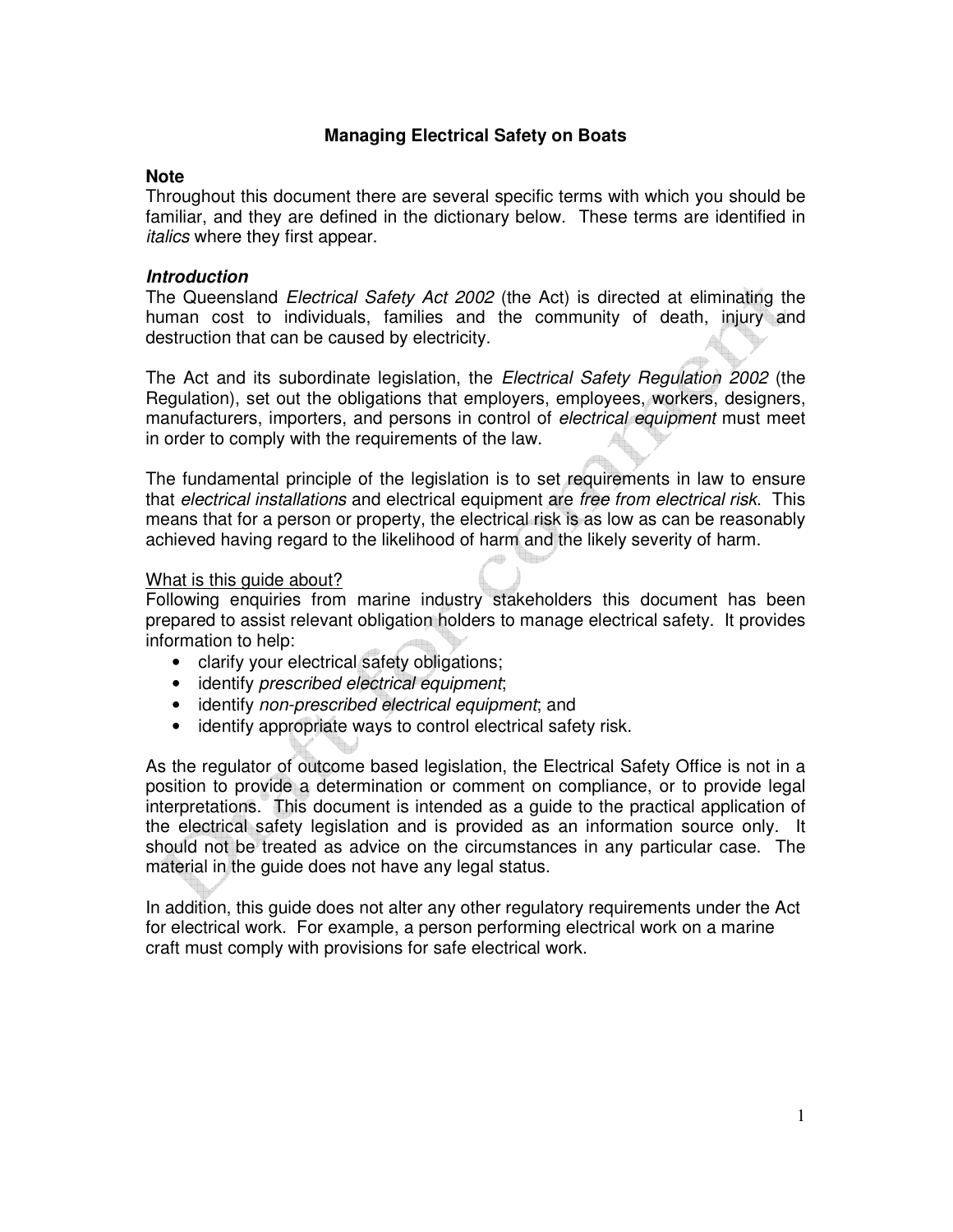## Application

This guide applies to marine craft being sold or hired to the general public. For example recreational craft sold for private use or craft chartered or hired.

Because of the focus on prescribed electrical equipment, which is typically household type, this guide is not intended to apply to marine craft being used solely for commercial purposes (e.g. fishing trawlers and supply ships). However electrical safety obligations and requirements may still apply to these craft.

### **Obligations under the Electrical Safety Act 2002**

The Act imposes obligations on persons who may affect the electrical safety of others by their acts or omissions.

For example, an importer of electrical equipment has an obligation to ensure that the electrical equipment is safe. This includes ensuring that the equipment is designed to be *electrically safe* and is tested and examined to ensure it is electrically safe.

A person may have electrical safety obligations in more than one capacity. For example, a person who conducts a business or undertaking that includes manufacturing of marine craft may hold electrical safety obligations as an employer and as a designer, manufacturer, importer and supplier of electrical equipment. Obligation holders are required to determine, achieve and maintain compliance in each capacity.

# How can you meet your obligations for electrical safety?

Under the Act, there are three ways obligation holders can meet their obligation for electrical safety. These ways are through regulations, ministerial notices, or codes of practice. Where applicable, obligation holders must comply in the following manner to discharge obligations.

- If there is a regulation prescribing a way of discharging your electrical safety obligation, you will fail to meet your obligation if you contravene the regulation.
- If there is a ministerial notice about meeting an electrical safety obligation in relation to an electrical risk, you will fail to meet your obligation if you contravene the ministerial notice.
- If there is a code of practice about meeting an electrical safety obligation, you will fail to meet that obligation if you:
	- contravene the code, or act in a way inconsistent with the code; and
	- do not follow a way that is at least as effective as the code of practice.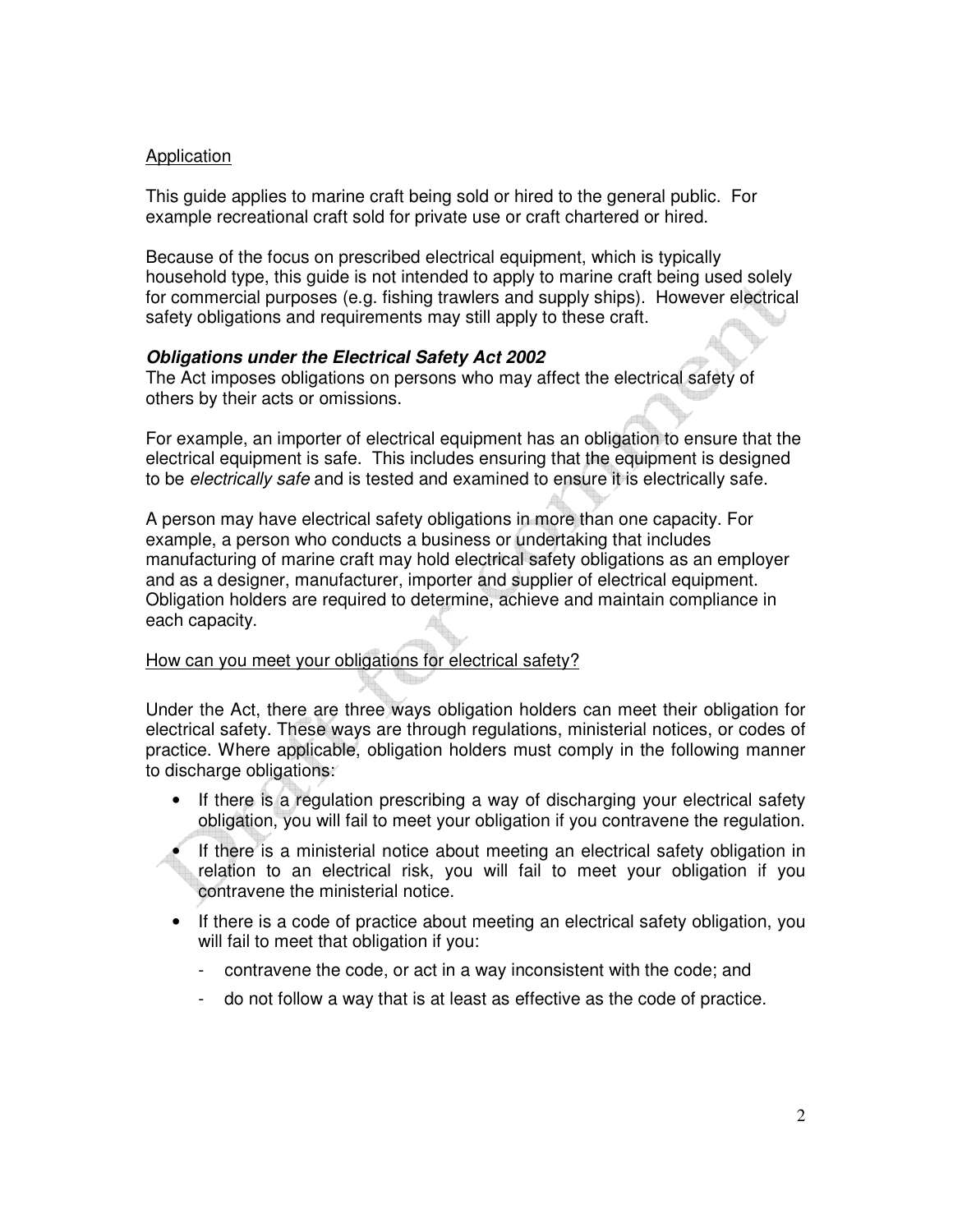Where there is no regulation, ministerial notice or code of practice advising how to meet your electrical safety obligation under the circumstances, you should be able to demonstrate that you chose an appropriate way, took reasonable precautions and exercised proper diligence to discharge the safety obligation.

The risk management approach is an appropriate way to make a judgment about the risks associated with hazards and implement appropriate control measures.



You can manage electrical safety by:

- identifying the hazards;
- assessing the risk that may result because of the hazards;
- deciding on control measures to prevent or minimise the level of the risk;
- implementing control measures; and
- monitoring and reviewing the effectiveness of the measures.

The risk management hierarchy of control measures begins with the most preferred measure, eliminating the hazard, then substituting, redesigning equipment or process, isolating the hazard, using administrative controls, and using personal protective equipment. The least preferred measure is last in the hierarchy. You should begin selecting control measures at the top of the hierarchy, and only select lower order control measures when the higher order control measures are not possible.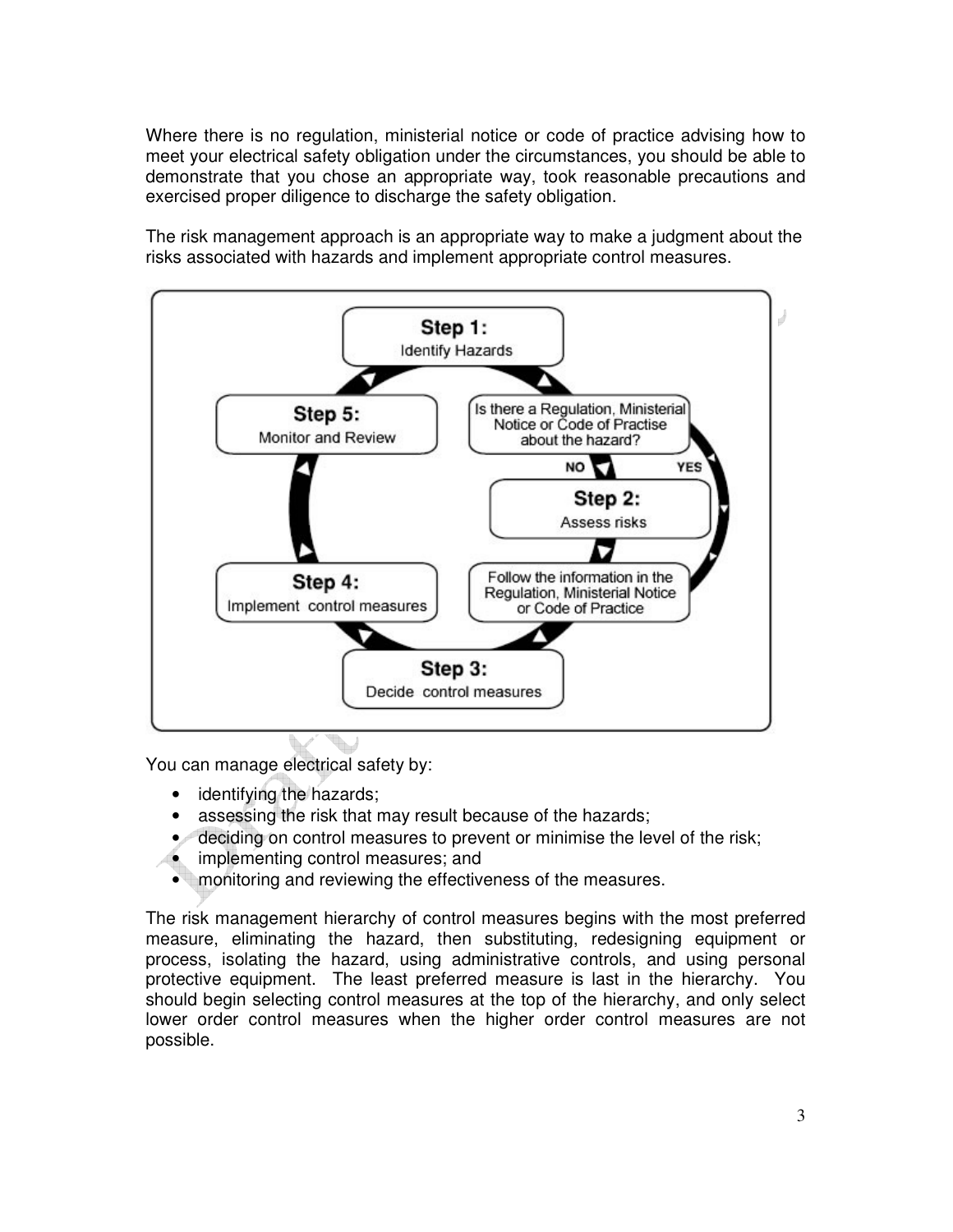## **Requirements for electrical equipment**

#### Prescribed electrical equipment

A person who sells or hires *prescribed electrical equipment* must comply with section 100(1) of the Regulation. In summary the Regulation requires all prescribed electrical equipment to be approved prior to being hired or sold. To be approved the equipment must be shown, through a test report from an approved testing entity, to comply with the safety requirements of the relevant standard as in force when the approval is given.

Prescribed electrical equipment means the electrical equipment listed in schedule 3 of the Regulation if it meets the regulatory definitions as listed in AS/NZS 4417.2 Appendix E. Prescribed electrical equipment commonly found on craft includes safety switches, circuit breakers and battery chargers.

One of the key defining criteria for prescribed electrical equipment is whether it is 'household type or household use'. For instance a refrigerating appliance will fall within the regulatory definitions if it is a 'household type' and cools and stores food. The Electrical Safety Office applies the definition of 'household type' to mean equipment manufactured for intended or likely use in a domestic environment. The application of 'household type or household use' criteria to electrical equipment found in marine craft is consistent with the previous and continuing regulatory application to electrical equipment found in caravans.

Typically 'household type or household use' electrical equipment is stand alone and could be immediately operated as supplied if connected to a suitable power supply. The means of connection may be by flexible cord and plug or by direct connection to fixed wiring. The equipment is usually taken on board the craft for connection to the electrical installation without further manufacture or electrical work assembly processes required. This does not preclude electrical equipment that may need building into an enclosure as per manufacturers' installation instructions to prevent access to live parts.

Examples of electrical equipment commonly found on marine craft which the ESO consider 'household type or household use' and therefore prescribed electrical equipment include, but are not limited to, bread toasters, microwave ovens and refrigerators.

It is important that the regulatory definitions are read in their entirety and attention paid to the inclusions and exclusions within the definitions. For instance an appliance connector is defined as:

An electrical device which –

- a) Is for attachment to a flexible cord; and
- b) Makes a detachable connection between the conductors of the cord and the pins or contacts of any low voltage appliance or equipment of a type intended or generally used for household applications: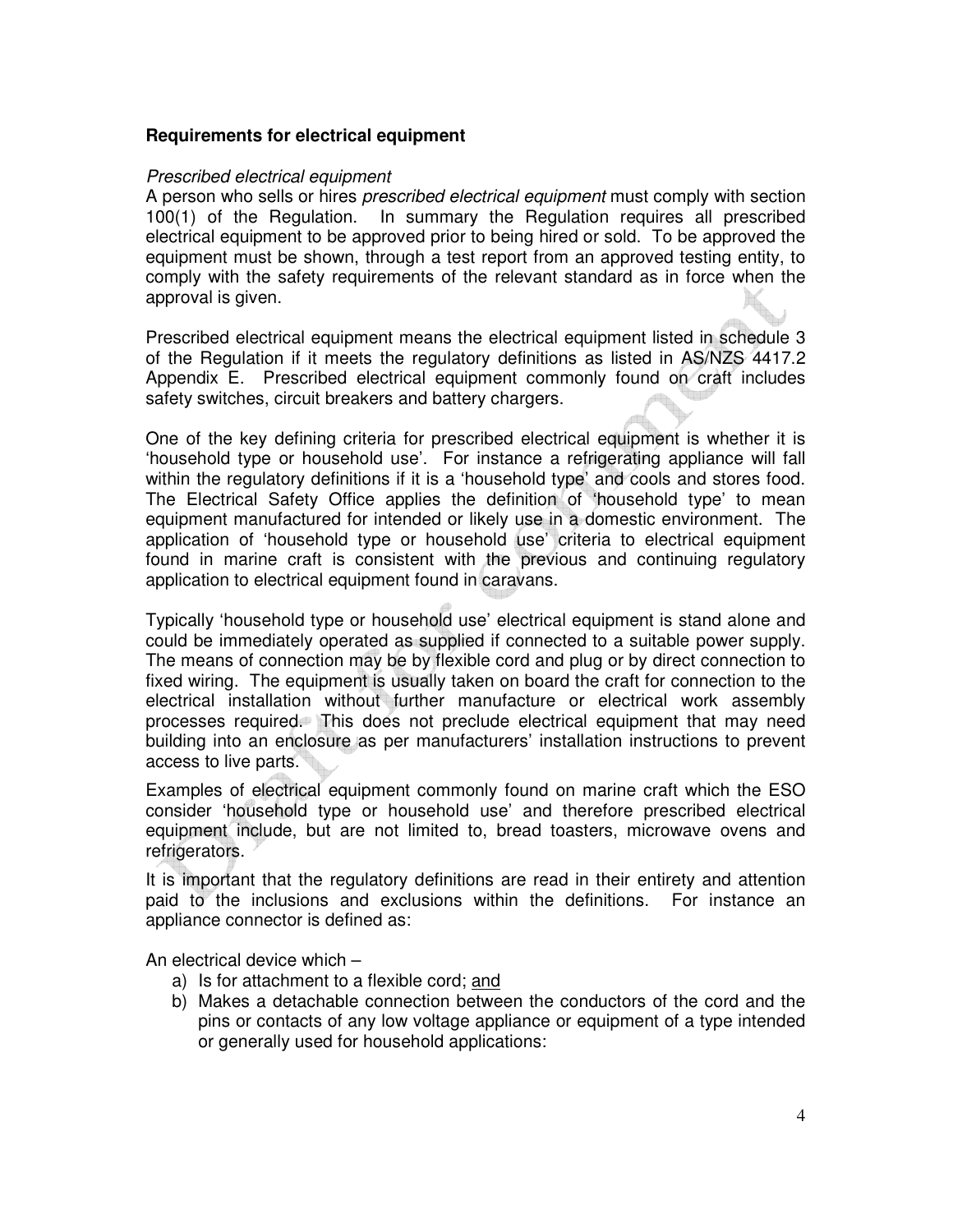But does not include –

- c) A connector within the scope of AS/NZS 3123; or
- d) A plug or socket-outlet within the scope of AS/NZS 3131.

## Non-prescribed electrical equipment

A person who sells non-prescribed electrical equipment must comply with section 120 of the Regulation. Generally speaking all non-prescribed electrical equipment must comply with the safety criteria of AS/NZS3820 (Essential safety requirements for low voltage electrical equipment). This would include, but not be limited to:

- a test report showing compliance to the relevant Australian product standard;
- if no relevant Australian product standard exists, a test report showing compliance to another relevant standard such as AS/NZS3350.1, AS/NZS60335.1 or AS/NZS 3100;
- a certificate of approval issued as per relevant Australian/NZ legislation;
- another method consistent with clause 5 of AS/NZS 3820

Equipment listed in schedule 3 of the Regulation which does not meet the regulatory definitions of AS/NZS 4417.2 Appendix E is non-prescribed. For example:

- appliance connectors or cord extension sockets that fall within the scope of  $\overline{\text{AS}}$ /NZS3123<sup>1</sup>;
- plugs or socket-outlets within the scope of AS/NZS 3131<sup>1</sup>;
- cord extension sockets and outlet devices with a rating greater than 20A;
- television receivers without a single cathode tube, such as plasma screen and LCD devices; and
- water heaters with a capacity less than 4.5l or greater than 680l, or instantaneous types that do not have live parts in contact with the water.

## Electrical installations

 $\overline{a}$ 

Some equipment through a process of onboard electrical work and manufacture, conducted by appropriately qualified persons who ensure the final assembly is electrically safe, become an electrical installation. Examples include, but are not limited to:

- a refrigeration system that is build onboard with a separate compressor connected to one or more condenser units in one or more cooled cavities (freezer, ice maker or fresh food refrigerated compartments); or
- a power supply system/battery charger manufactured onboard using a transformer, separate rectification assembly and separate voltage regulation parts.

 $1$  Verification that equipment falls with the scope of AS/NZS 3123 or AS/NZS 3131 would be demonstrated by having a suitable test report to either standard or its equivalent international electrotechnical (IEC) standard.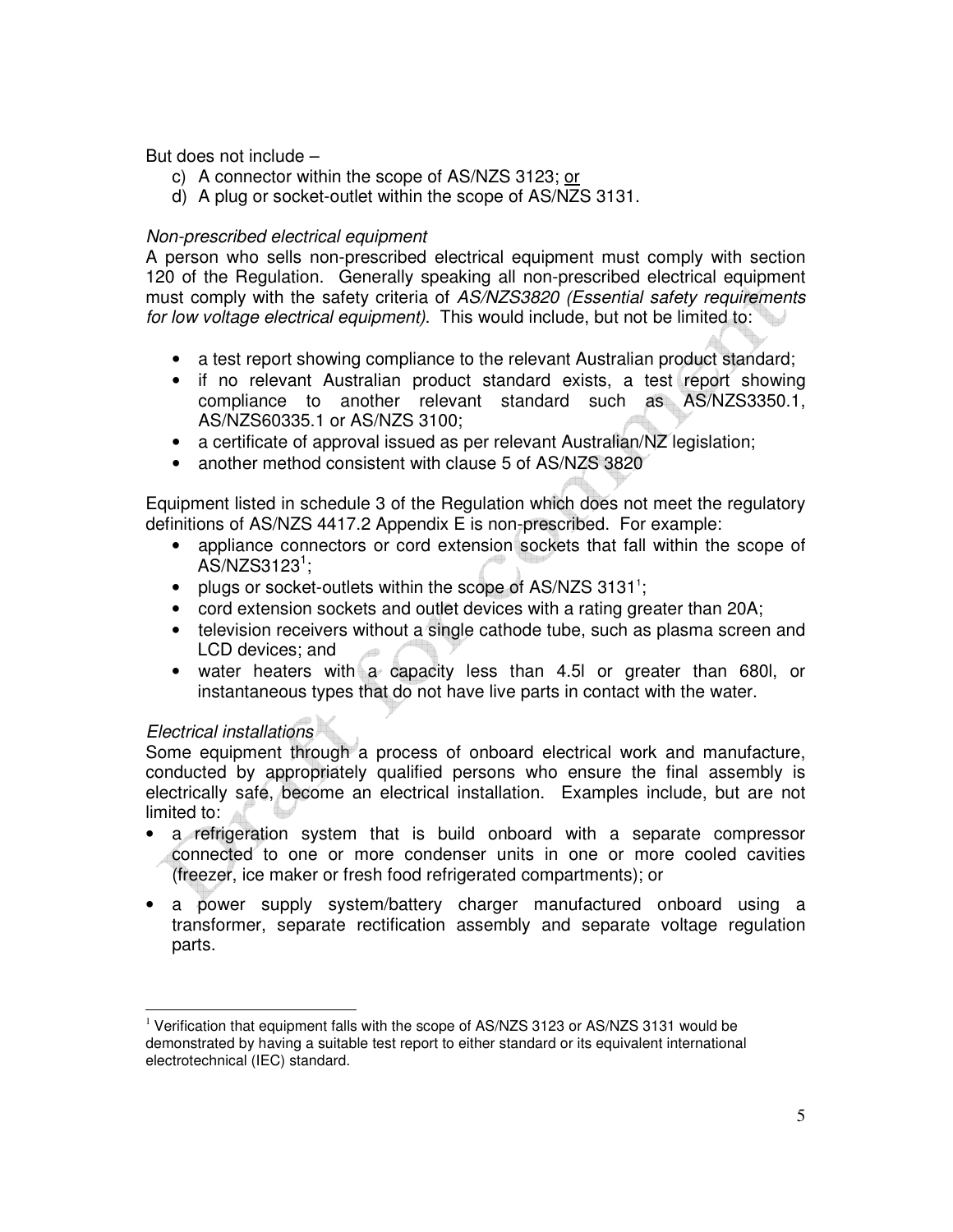Individual pieces of electrical equipment that make up the installation may be either prescribed or non-prescribed and each should be managed accordingly.

## **Further Sources of Information**

Electrical Safety Office

Telephone: 1300 650 662 Telephone (outside Queensland): 07 3225 2000 Email: equipmentsafety@deir.qld.gov.au

### Maritime Safety Queensland

MSQ is a government agency attached to Queensland Transport responsible for:

- improving maritime safety for shipping and small craft through regulation and education;
- minimising vessel-sourced waste and responding to marine pollution;
- essential maritime services such as pilotage for regional ports and aids to navigation; and
- encouraging and supporting innovation in the maritime industry.

Marine safety legislation and other useful information is available at www.msq.qld.gov.au

### Standards Australia

Australian Standards are acceptable standards for electrical equipment, installations and other issues. They are published and distributed by SAI Global. To obtain further assistance contact SAI Global through their Customer Service Centre:

Telephone: 131 242 Fax: 1300 65 49 49 Overseas Telephone calls (02) 8206 6010 Overseas Faxes (02) 8206 6020

Email: sales@sai-global.com Web shop: www.sai-global.com/

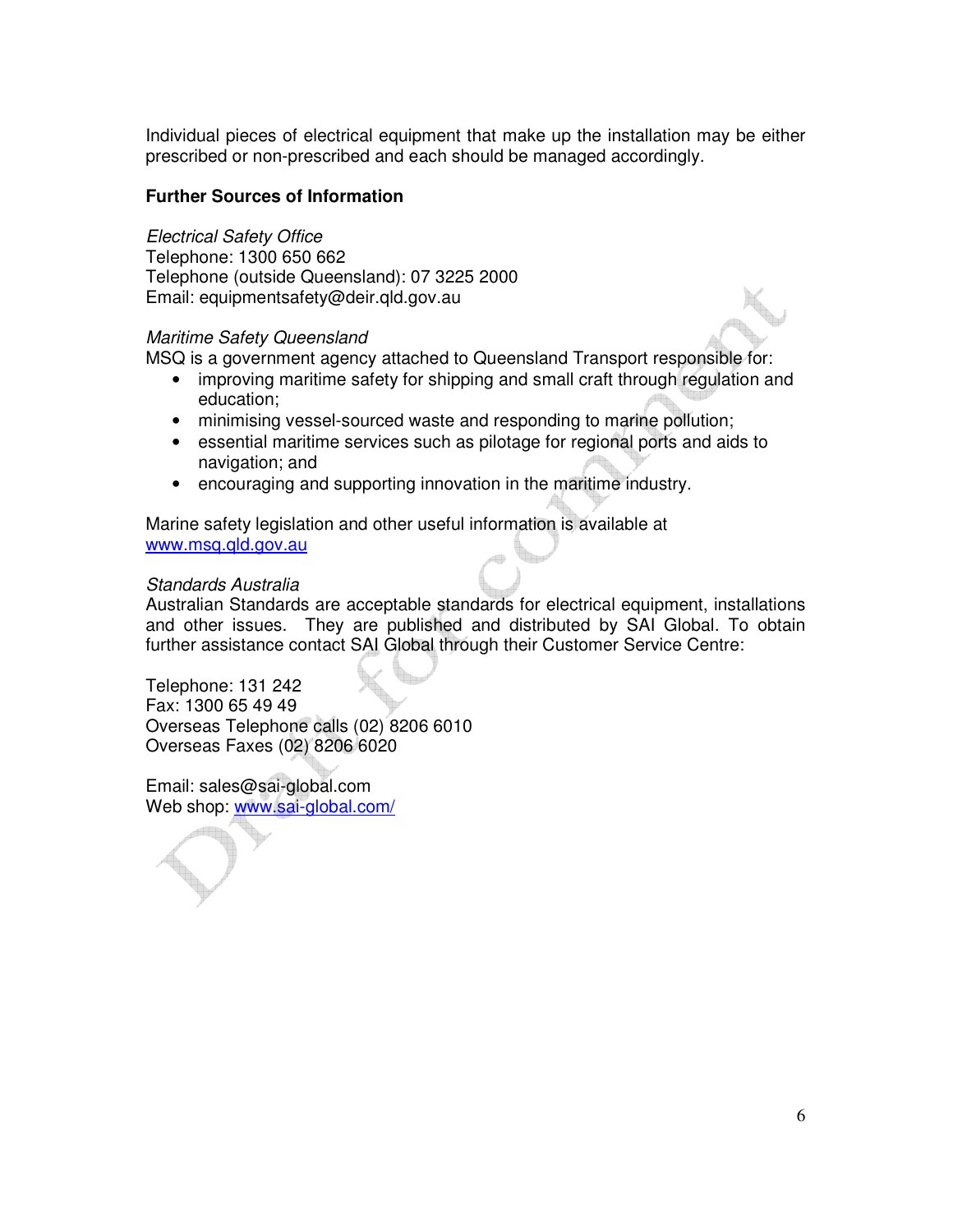# **Dictionary**

**"electrical equipment"** means any apparatus, appliance, cable, conductor, fitting, insulator, material, meter or wire—

- used for controlling, generating, supplying, transforming or transmitting electricity at a voltage greater than extra low voltage; or
- operated by electricity at a voltage greater than extra low voltage; or
- that is, or that forms part of, a cathodic protection system.

However, electrical equipment does not include any apparatus, appliance, cable, conductor, fitting, insulator, material, meter or wire forming part of a vehicle if—

- it forms part of a unit of the vehicle that provides propulsion for the vehicle; or
- its source of electricity is a unit of the vehicle that provides propulsion for the vehicle.

**'Vehicle'** means any means of transport by land, air or water.

**"electrical installation"** means a group of items of electrical equipment.

However, a group of items of *electrical equipment* is an electrical installation only if—

- all the items are permanently electrically connected together; and
- the items do not include items that are works of an electricity entity; and
- electricity can be supplied to the group from the works of an electricity entity or from a generating source.

An item of *electrical equipment* can be part of more than one electrical installation.

Please note—an item of electrical equipment connected to electricity by a plug and socket outlet is not permanently electrically connected.

Examples of an electrical installation—

- the switchboard, wiring, lighting, motors, controls and other electrical equipment permanently connected for an irrigation plant
- the switchboard, wiring, lighting, socket outlets and other electrical equipment permanently connected for a dairy.

# **"electrical risk"** means—

- in relation to a person, the risk to the person of death, shock or injury caused directly by electricity or originating from electricity; or
- in relation to property, the risk to the property of
	- damage caused by a cathodic protection system; or